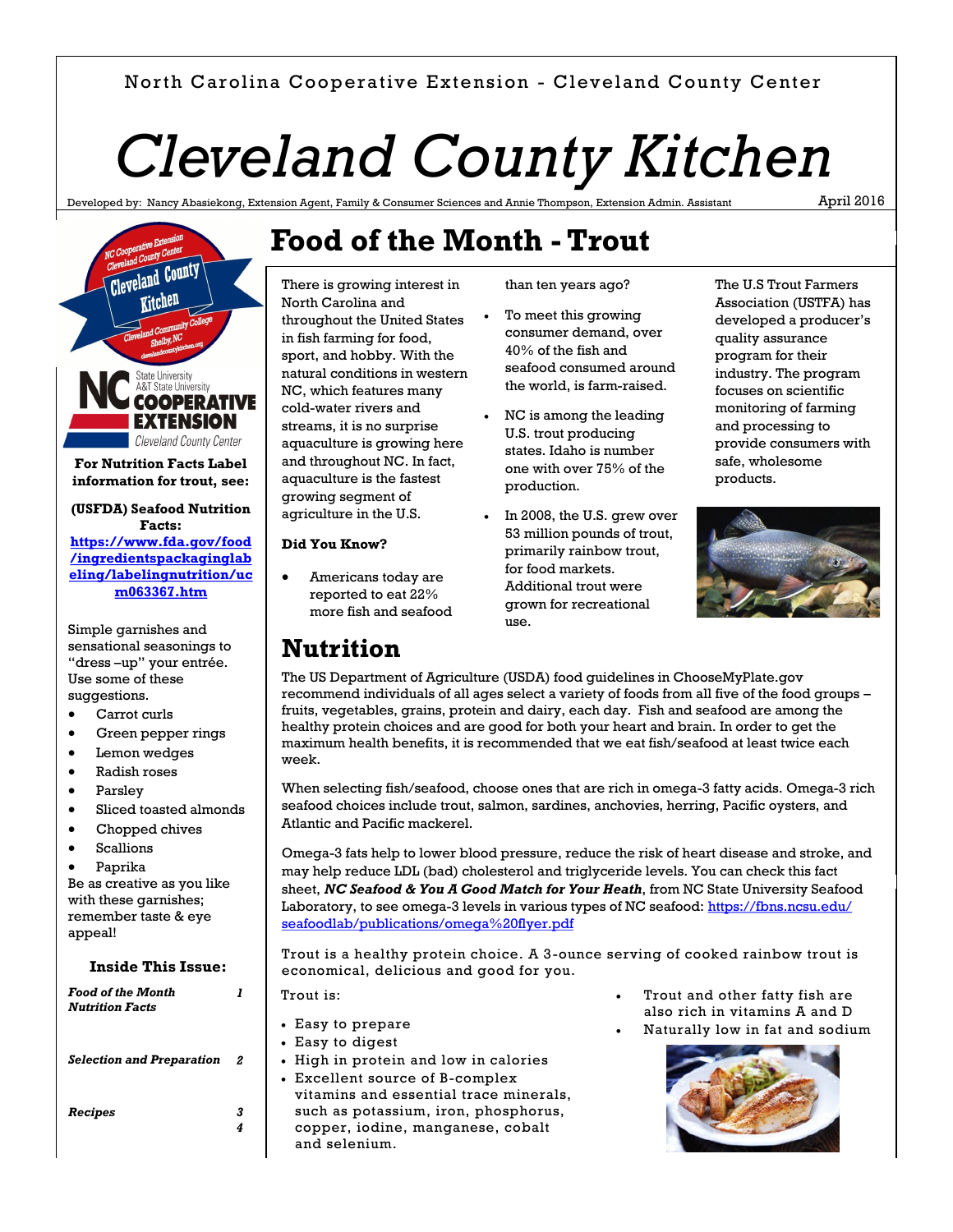#### PAGE 2 CLEVELAND COUNTY KITCHEN

Developed by: Nancy Abasiekong, Extension Agent, Family & Consumer Sciences and Annie Thompson, Extension Admin. Assistant April 2016

# **Selection - Food Safety**

Trout are often sold fresh, packed on ice, in seafood and farmers' markets. Because of their smaller size, trout are usually sold whole, either dressed or butterflied. One small trout is approximately a 3 ounce equivalent.

Freshness is the key when selecting trout or other seafood. Use this freshness checklist when selecting fresh whole trout. Look for:

- Bright clear eyes
- Light pink or white firm flesh; flesh should spring back when touched
- Shiny skin; shiny tightly connected scales
- No brown or yellow on the edges
- Fresh, ammonia-free odor, smells like the ocean, no strong fishy smell
- Bright red, moist gills

If not cooking trout within 24 hours:

- Place on a cake rack in a pan
- Fill pan with ice
- Cover with foil or plastic wrap
- Place in refrigerator at 32 to 37°

If holding fresh trout for two days or more:

Wrap tightly in freezer wrap and freeze immediately at 0°F or lower

# **Preparation**

Trout is sold fresh or frozen and is marketed as dressed boned or boneless fillets. They may also be breaded or stuffed. Trout is also available in other forms.

### **Thawing:**

- Thaw fish in the refrigerator, allowing 24 hours for a 1-pound package (NEVER thaw fish or other products at room temperature)
- To thaw quickly, immerse fish for about 1 hour in cold water sealed in a plastic bag.
- Use thawed fish within 36 hours. NEVER refreeze trout after thawing.

## **Prior to Cooking:**

- Wash hands thoroughly before and after handling fish
- Keep surfaces and equipment clean
- Remove trout from package and rinse with cold water
- Pat dry with paper towel
- Prepare as directed.

## **Cooking Tips:**

Prepare trout, like all fish and seafood, as fresh as possible, for best results. NC Cooperative Extension recommends these tips:

- Check and follow cooking and heat recommendations to avoid overcooking trout.
- To help eliminate the fishy flavor, marinate trout in lemon juice, or use lemon pepper.
- Cook fish to an internal temperature of 145-degree F (check using a food thermometer) or until the meat is opaque and flakes easily with a fork. General cooking time will be about 10 minutes per inch of thickness.
- To reduce exposure to contaminants, be sure to clean fresh fish thoroughly, rinse and pat dry with a paper towel. Before cooking, remove fish skin and visible fat. When cooking, let fat drip off; do not use this fat for gravy or sauces. Enjoy the fillet only.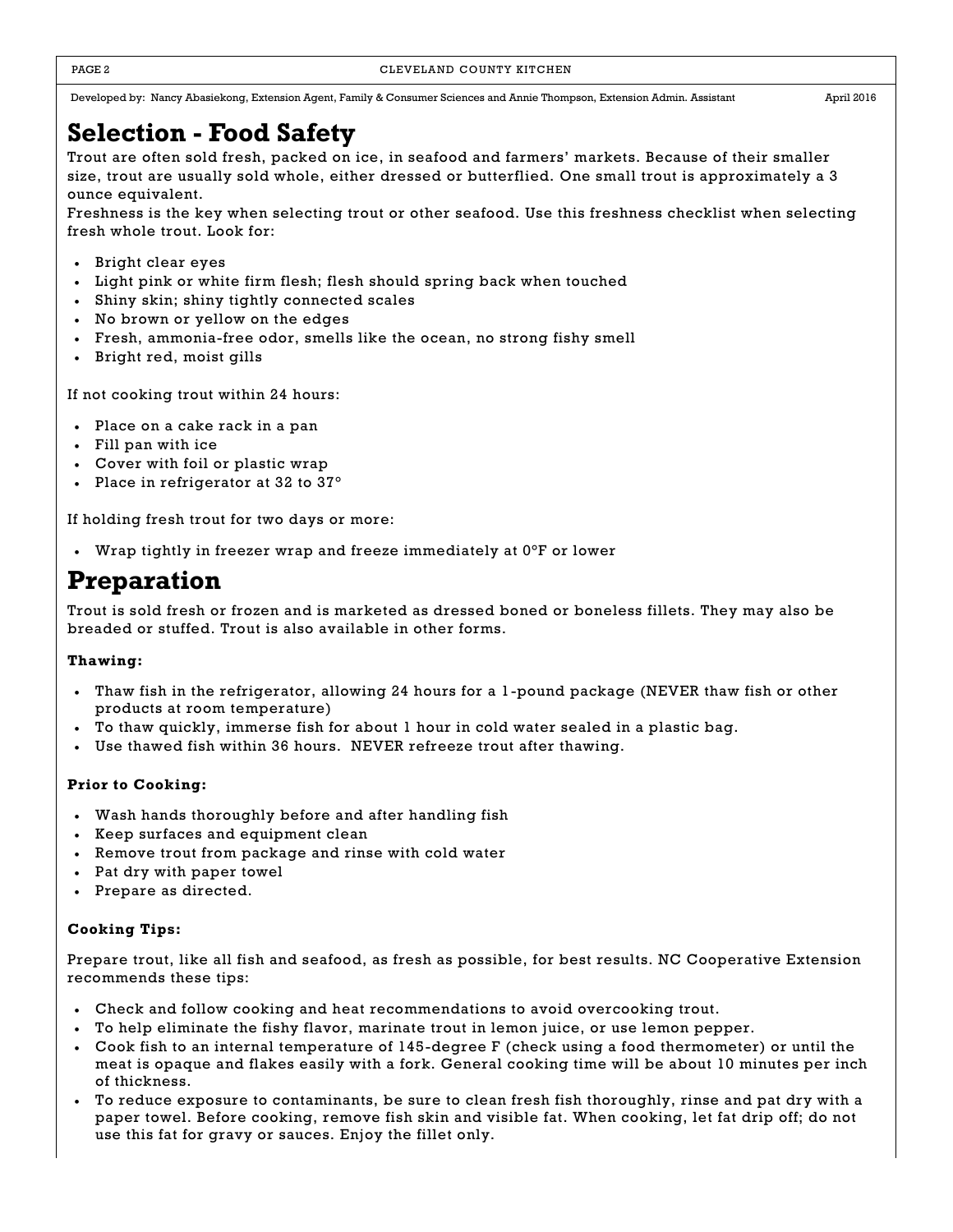#### CLEVELAND COUNTY KITCHEN **EXECUTE A RESISTENT COUNTY KITCHEN**

Developed by: Nancy Abasiekong, Extension Agent, Family & Consumer Sciences and Annie Thompson, Extension Administrative Assistant April 2016

# **Cooking Techniques**

Source: NC Cooperative Extension - Haywood County Center

#### **Broiled Trout:**

Salt, pepper, and season trout fillets to taste. Place on preheated broiler pan 2 inches from heat. Broil 5 to 8 minutes or until slightly brown.

Turn and cook 5 to 8 minutes until fish flakes easily with fork.

### **Grilled Trout:**

Preheat grill on high heat. Spray or brush fillet side of the North Carolina rainbow trout fillets lightly with oil. Salt, pepper, and season to taste. Place directly on the grill, fillet side down.

Cook for 3-5 minutes. Spray or brush skin lightly with oil. Turn fillets over for 3-5 minutes or until fish flakes easily with fork.



# **Easy Fried Trout**

(For 2 pounds of North Carolina rainbow trout filets)

1 teaspoon salt 1/8 teaspoon black pepper 1 egg 1 teaspoon milk 1 cup flour (or1/2 cup flour and 1/2 cup cornmeal)

Sprinkle fillets or whole trout inside and out with salt and pepper. Beat egg and blend in milk. Dip fish in egg/milk mixture and roll in flour or flour/cornmeal mix. Place fish in frying pan with 1/8 inch cooking oil. Cook on moderate heat until golden on both sides.

Cooking time: 10 minutes depending on thickness of fish.

# **Baked Trout 1**

2 pounds of NC Rainbow Trout fillets spray oil salt lemon pepper paprika

Preheat oven to 350°F. Spray or brush the fillets lightly with oil. Place the fillets in a baking dish, skin down. Sprinkle fillets with salt, lemon pepper, and paprika. Bake uncovered for 20-30 minutes or until the fish flakes easily with a fork. (You can "spice up" this recipe by substituting cayenne pepper for the paprika).

# **Baked Trout 3**

NC Rainbow Trout fillets Italian bread crumbs seasonings (salt, pepper, garlic, and/or lemon pepper)

Preheat oven to 350°F. Place fillets in baking dish or pan, fillet side up (skin side down). Season to taste (salt, pepper, garlic, and/or lemon pepper). Liberally sprinkle bread crumbs on the fillets to completely cover the fillets. Bake uncovered for 20 minutes or until the fish flakes easily with a fork. The bread crumbs will turn light brown.

# **Blackened Trout**

4 NC Rainbow Trout fillets 1/2 cup unsalted butter 1 Tbs. paprika 2-1/2 teaspoons salt

1 teaspoon cayenne pepper 3/4 teaspoon white pepper 3/4 teaspoon black pepper 1/2 teaspoon thyme 1/2 teaspoon oregano 1 teaspoon onion powder 1 teaspoon garlic powder

Preheat large, heavy skillet until very hot. Combine paprika, salt, onion powder, garlic powder, cayenne pepper, white pepper, black pepper, thyme, and oregano in a small bowl. Dip fillets in melted butter, then in seasoning mixture. Place in hot skillet and cool 2-3 minutes on each side until blackened.



Photo: Food.com